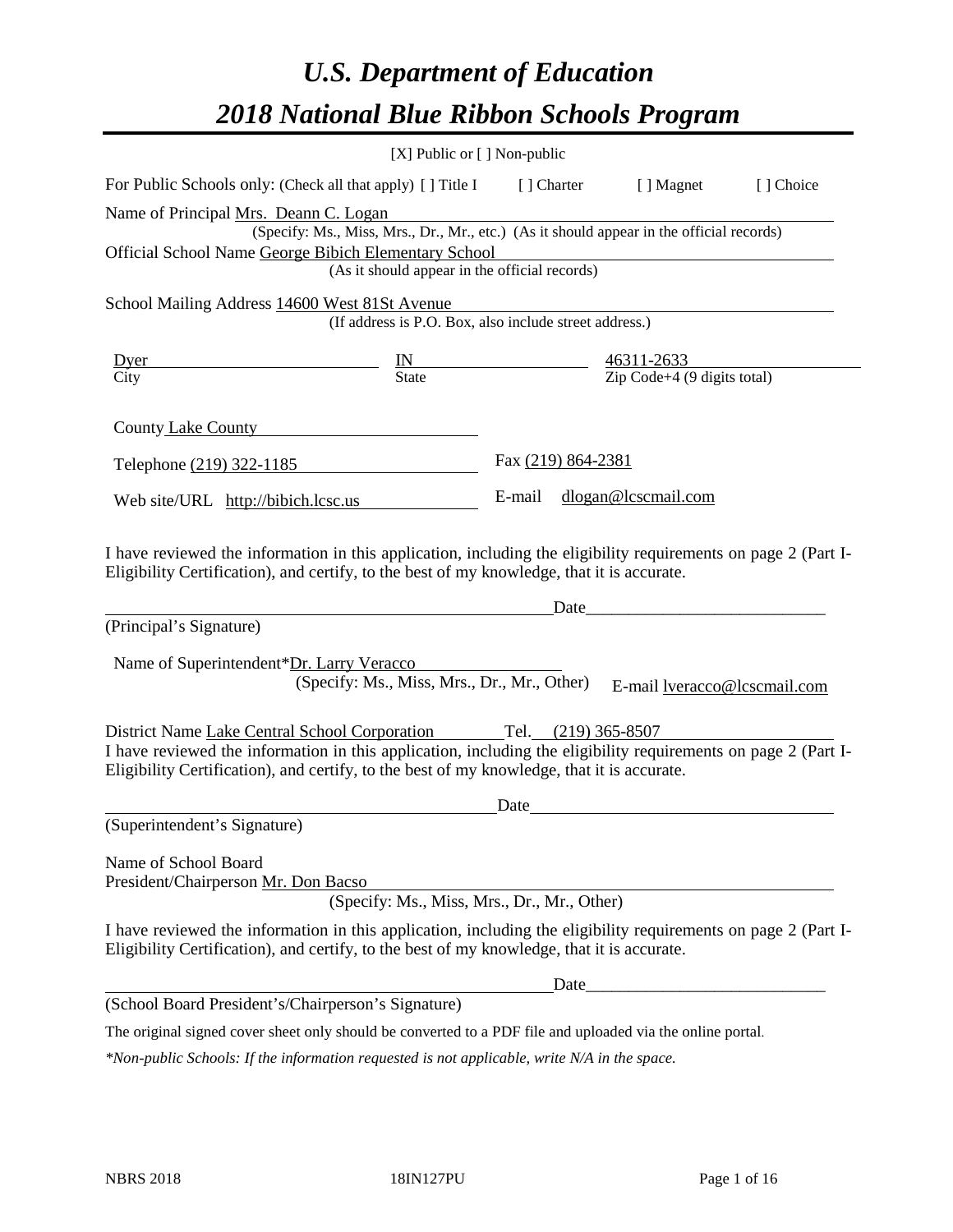The signatures on the first page of this application (cover page) certify that each of the statements below, concerning the school's eligibility and compliance with U.S. Department of Education and National Blue Ribbon Schools requirements, are true and correct.

- 1. The school configuration includes one or more of grades K-12. (Schools on the same campus with one principal, even a K-12 school, must apply as an entire school.)
- 2. All nominated public schools must meet the state's performance targets in reading (or English language arts) and mathematics and other academic indicators (i.e., attendance rate and graduation rate), for the all students group and all subgroups, including having participation rates of at least 95 percent using the most recent accountability results available for nomination.
- 3. To meet final eligibility, all nominated public schools must be certified by states prior to September 2018 in order to meet all eligibility requirements. Any status appeals must be resolved at least two weeks before the awards ceremony for the school to receive the award.
- 4. If the school includes grades 7 or higher, the school must have foreign language as a part of its curriculum.
- 5. The school has been in existence for five full years, that is, from at least September 2012 and each tested grade must have been part of the school for the past three years.
- 6. The nominated school has not received the National Blue Ribbon Schools award in the past five years: 2013, 2014, 2015, 2016, or 2017.
- 7. The nominated school has no history of testing irregularities, nor have charges of irregularities been brought against the school at the time of nomination. The U.S. Department of Education reserves the right to disqualify a school's application and/or rescind a school's award if irregularities are later discovered and proven by the state.
- 8. The nominated school has not been identified by the state as "persistently dangerous" within the last two years.
- 9. The nominated school or district is not refusing Office of Civil Rights (OCR) access to information necessary to investigate a civil rights complaint or to conduct a district-wide compliance review.
- 10. The OCR has not issued a violation letter of findings to the school district concluding that the nominated school or the district as a whole has violated one or more of the civil rights statutes. A violation letter of findings will not be considered outstanding if OCR has accepted a corrective action plan from the district to remedy the violation.
- 11. The U.S. Department of Justice does not have a pending suit alleging that the nominated school or the school district as a whole has violated one or more of the civil rights statutes or the Constitution's equal protection clause.
- 12. There are no findings of violations of the Individuals with Disabilities Education Act in a U.S. Department of Education monitoring report that apply to the school or school district in question; or if there are such findings, the state or district has corrected, or agreed to correct, the findings.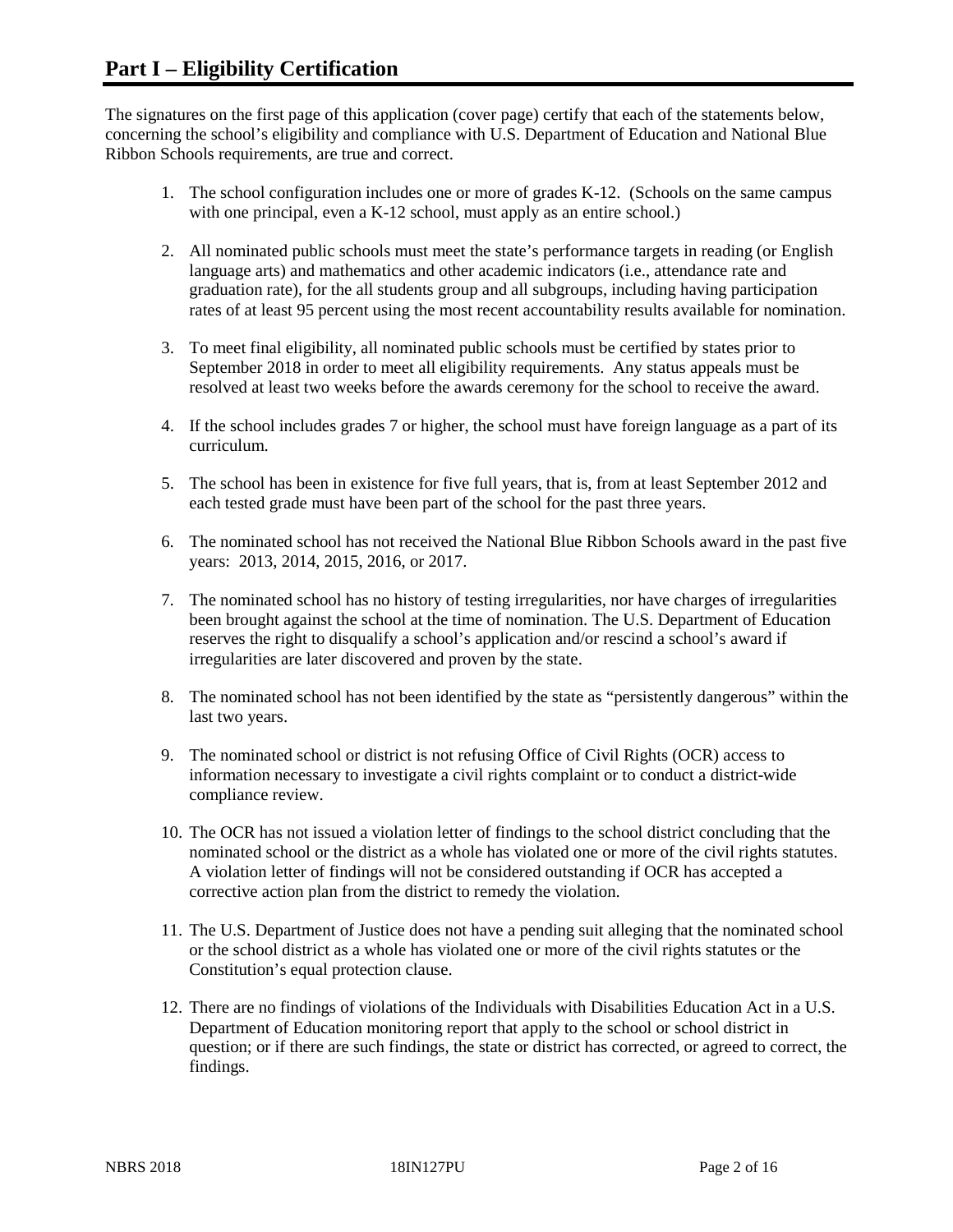#### **Data should be provided for the most recent school year (2017-2018) unless otherwise stated.**

#### **DISTRICT**

1. Number of schools in the district  $6$  Elementary schools (includes K-8) (per district designation): 3 Middle/Junior high schools 1 High schools 0 K-12 schools

10 TOTAL

**SCHOOL** (To be completed by all schools)

2. Category that best describes the area where the school is located:

[] Urban or large central city [X] Suburban [] Rural or small city/town

3. Number of students as of October 1, 2017 enrolled at each grade level or its equivalent in applying school:

| Grade                           | # of         | # of Females     | <b>Grade Total</b> |
|---------------------------------|--------------|------------------|--------------------|
|                                 | <b>Males</b> |                  |                    |
| <b>PreK</b>                     | 26           | 11               | 37                 |
| K                               | 47           | 38               | 85                 |
| $\mathbf{1}$                    | 45           | 37               | 82                 |
| 2                               | 43           | 50               | 93                 |
| 3                               | 36           | 35               | 71                 |
| 4                               | 37           | 45               | 82                 |
| 5                               | 0            | $\boldsymbol{0}$ | 0                  |
| 6                               | 0            | 0                | 0                  |
| 7                               | 0            | 0                | 0                  |
| 8                               | 0            | 0                | 0                  |
| 9                               | 0            | 0                | 0                  |
| 10                              | 0            | 0                | 0                  |
| 11                              | 0            | 0                | 0                  |
| 12 or higher                    | 0            | 0                | 0                  |
| <b>Total</b><br><b>Students</b> | 234          | 216              | 450                |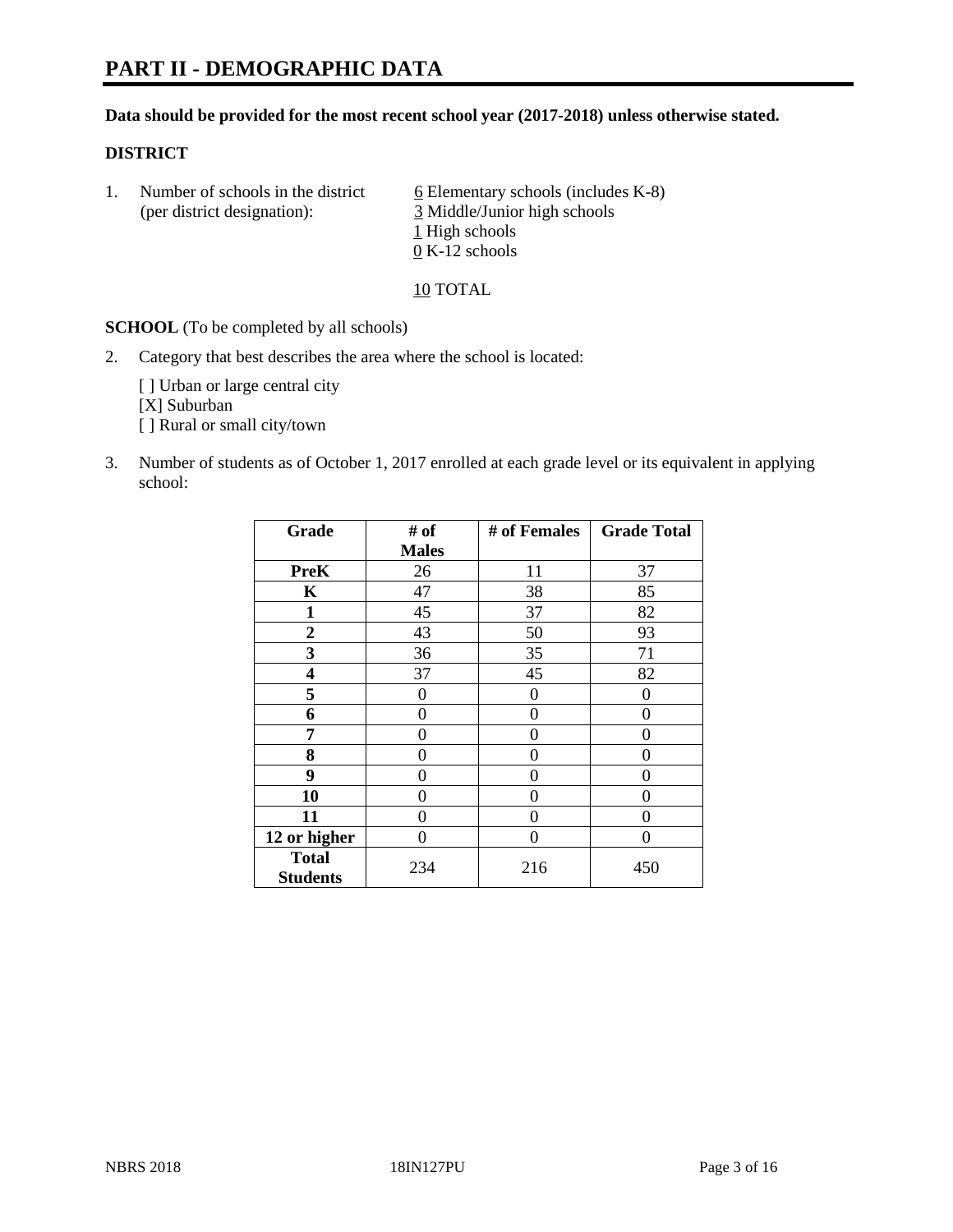the school: 2 % Asian

4. Racial/ethnic composition of  $1\%$  American Indian or Alaska Native 3 % Black or African American 20 % Hispanic or Latino 0 % Native Hawaiian or Other Pacific Islander 71 % White 3 % Two or more races **100 % Total**

(Only these seven standard categories should be used to report the racial/ethnic composition of your school. The Final Guidance on Maintaining, Collecting, and Reporting Racial and Ethnic Data to the U.S. Department of Education published in the October 19, 2007 *Federal Register* provides definitions for each of the seven categories.)

5. Student turnover, or mobility rate, during the 2016 – 2017 school year: 3%

If the mobility rate is above 15%, please explain.

This rate should be calculated using the grid below. The answer to (6) is the mobility rate.

| <b>Steps For Determining Mobility Rate</b>         | Answer |
|----------------------------------------------------|--------|
| $(1)$ Number of students who transferred to        |        |
| the school after October 1, 2016 until the         |        |
| end of the 2016-2017 school year                   |        |
| (2) Number of students who transferred             |        |
| <i>from</i> the school after October 1, 2016 until | 5      |
| the end of the 2016-2017 school year               |        |
| (3) Total of all transferred students [sum of      | 12     |
| rows $(1)$ and $(2)$ ]                             |        |
| (4) Total number of students in the school as      |        |
| of October 1, 2016                                 | 455    |
| (5) Total transferred students in row (3)          |        |
| divided by total students in row (4)               | 0.03   |
| $(6)$ Amount in row $(5)$ multiplied by 100        | 3      |

6. English Language Learners (ELL) in the school:  $3\%$ 

15 Total number ELL

Specify each non-English language represented in the school (separate languages by commas): Spanish, Punjabi, Polish, Ukrainian, Urdu, Tagalog, Hindi

7. Students eligible for free/reduced-priced meals: 21 % Total number students who qualify: 93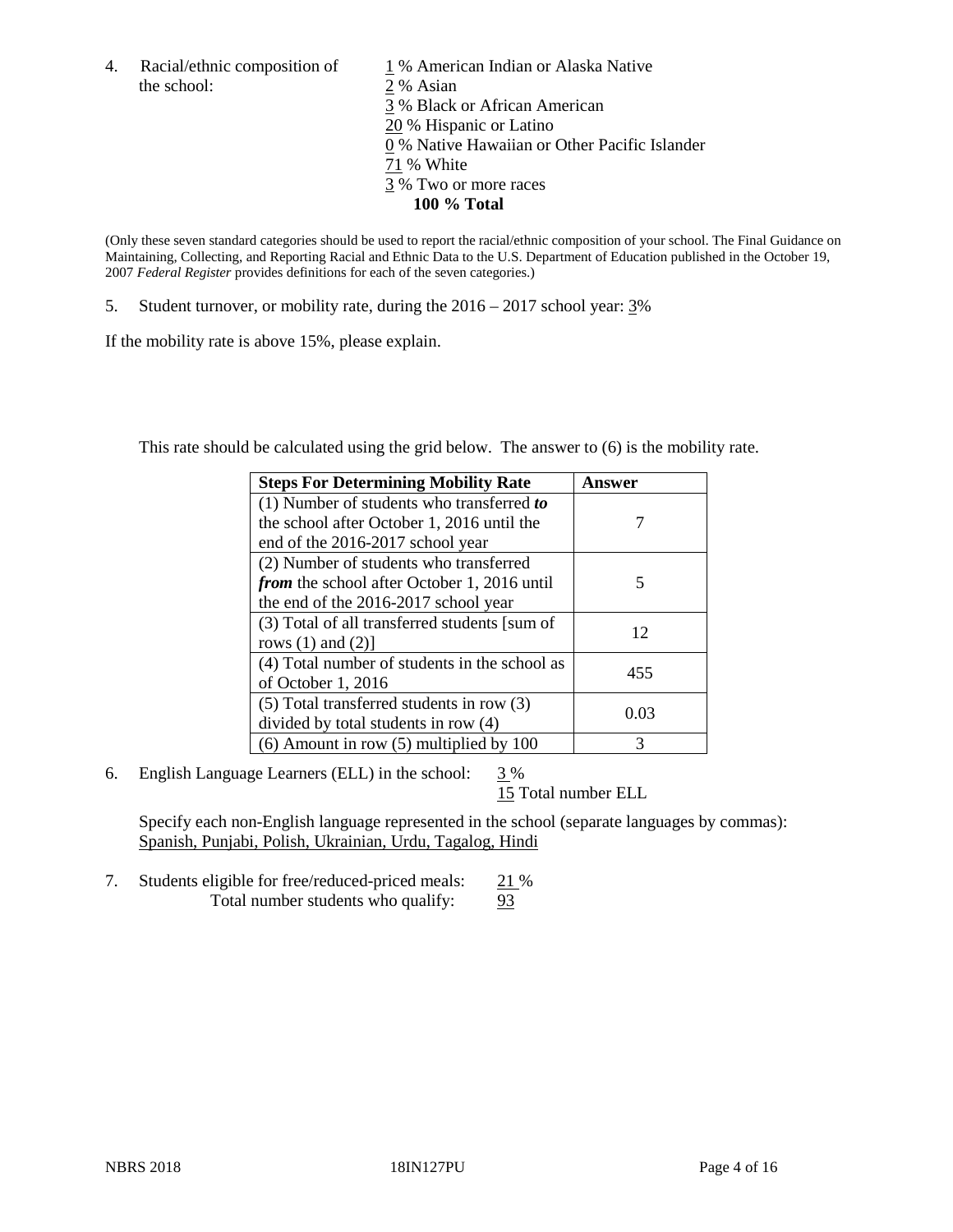74 Total number of students served

Indicate below the number of students with disabilities according to conditions designated in the Individuals with Disabilities Education Act. Do not add additional conditions. It is possible that students may be classified in more than one condition.

| 3 Autism                  | 0 Multiple Disabilities                 |
|---------------------------|-----------------------------------------|
| 0 Deafness                | 1 Orthopedic Impairment                 |
| 0 Deaf-Blindness          | 4 Other Health Impaired                 |
| 8 Developmentally Delayed | 9 Specific Learning Disability          |
| 2 Emotional Disturbance   | 74 Speech or Language Impairment        |
| 1 Hearing Impairment      | 0 Traumatic Brain Injury                |
| 2 Intellectual Disability | 0 Visual Impairment Including Blindness |

- 9. Number of years the principal has been in her/his position at this school:  $9$
- 10. Use Full-Time Equivalents (FTEs), rounded to nearest whole numeral, to indicate the number of school staff in each of the categories below:

|                                                                                                                                                                                                                                | <b>Number of Staff</b> |
|--------------------------------------------------------------------------------------------------------------------------------------------------------------------------------------------------------------------------------|------------------------|
| Administrators                                                                                                                                                                                                                 |                        |
| Classroom teachers including those<br>teaching high school specialty<br>subjects, e.g., third grade teacher,<br>history teacher, algebra teacher.                                                                              | 21                     |
| Resource teachers/specialists/coaches<br>e.g., reading specialist, science coach,<br>special education teacher, technology<br>specialist, art teacher, etc.                                                                    | 9                      |
| Paraprofessionals under the<br>supervision of a professional<br>supporting single, group, or classroom<br>students.                                                                                                            | 17                     |
| Student support personnel<br>e.g., guidance counselors, behavior<br>interventionists, mental/physical<br>health service providers,<br>psychologists, family engagement<br>liaisons, career/college attainment<br>coaches, etc. | 4                      |

11. Average student-classroom teacher ratio, that is, the number of students in the school divided by the FTE of classroom teachers, e.g.,  $22:1$  22:1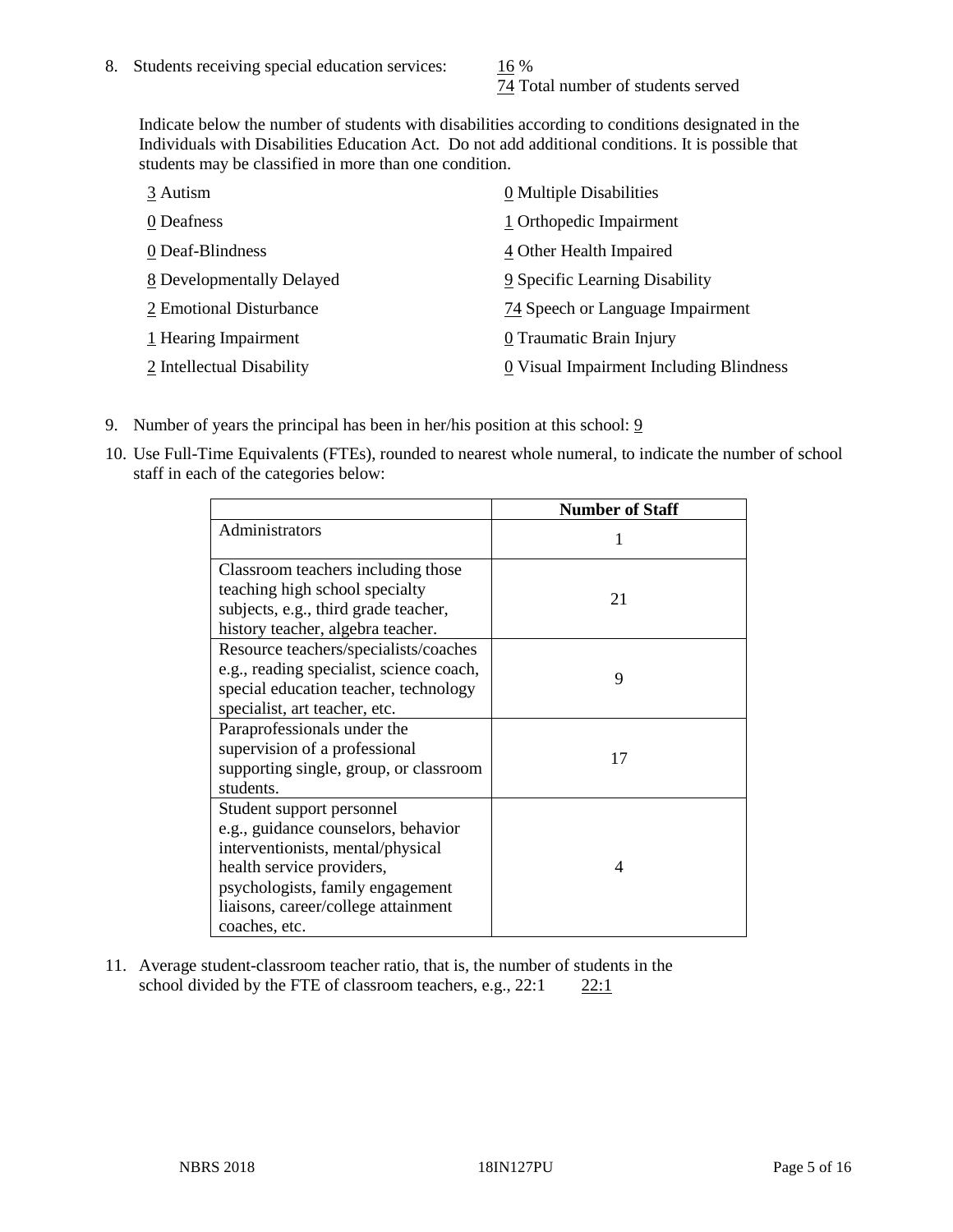12. Show daily student attendance rates. Only high schools need to supply yearly graduation rates.

| <b>Required Information</b> | 2016-2017 | $2015 - 2016$ | 2014-2015 | 2013-2014 | 2012-2013 |
|-----------------------------|-----------|---------------|-----------|-----------|-----------|
| Daily student attendance    | 96%       | 97%           | 97%       | ว7%       | 97%       |
| High school graduation rate | 0%        | 0%            | 0%        | 9%        | 0%        |

#### 13. **For high schools only, that is, schools ending in grade 12 or higher.**

Show percentages to indicate the post-secondary status of students who graduated in Spring 2017.

| <b>Post-Secondary Status</b>                  |    |
|-----------------------------------------------|----|
| Graduating class size                         |    |
| Enrolled in a 4-year college or university    | 0% |
| Enrolled in a community college               | 0% |
| Enrolled in career/technical training program | 0% |
| Found employment                              | 0% |
| Joined the military or other public service   | 0% |
| Other                                         | ገ% |

14. Indicate whether your school has previously received a National Blue Ribbon Schools award. Yes No X

If yes, select the year in which your school received the award.

15. In a couple of sentences, provide the school's mission or vision statement.

Bibich provides a safe, positive learning environment for students to become self-directed learners who achieve their personal best and become responsible, contributing citizens.

16. **For public schools only**, if the school is a magnet, charter, or choice school, explain how students are chosen to attend.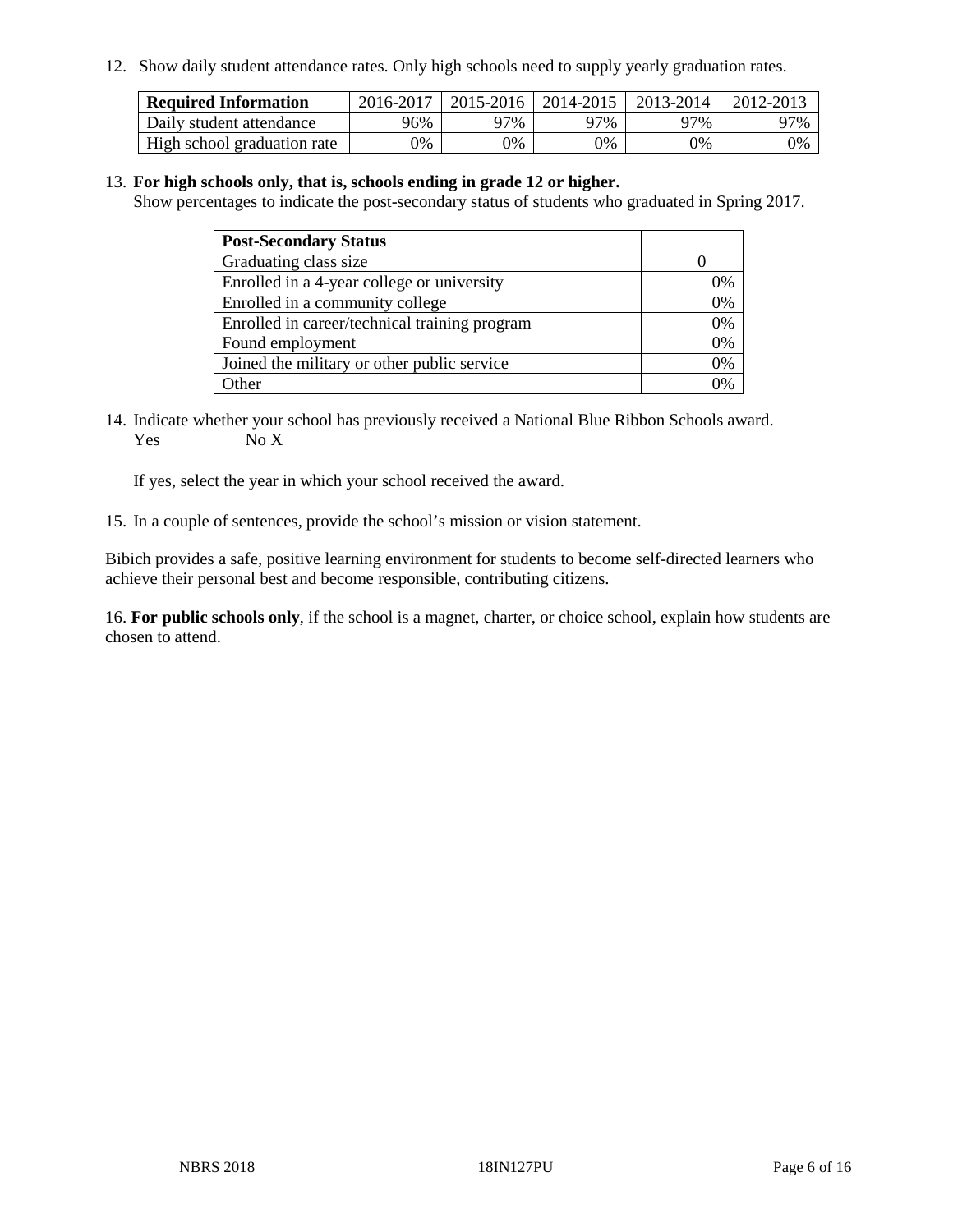# **PART III – SUMMARY**

Dyer, Indiana, is a suburban community with a population of 15,941 residents. It is located in the uppermost, northwest corner of Indiana on the Illinois state line and 15 miles south of Lake Michigan. This is a quiet community comprised mostly of neighborhoods where Bibich Elementary School students enjoy the natural setting of trees and wildlife outside its windows and doors. The students and their families also benefit from being a short 30-mile trek to Chicago. This allows families to take advantage of the many cultural, athletic, and recreational opportunities that exist in that urban environment. These amenities are perhaps some of the reasons why Dyer was ranked one of the "Top 100 Best Places To Live in the Nation" in 2005 and one of "The 20 Safest Cities in Indiana" in 2017 (The Times of Northwest Indiana).

Bibich Elementary, home of the "Bulldogs," is one of six elementary schools in the Lake Central School Corporation and is located at 14600 W. 81st Avenue. It is one of two elementary schools in Dyer. Along with the elementary schools, Dyer has one of the three corporation middle schools that feed into a tri-town high school shared with Schererville and St. John. The total pupil enrollment of Lake Central School Corporation is 9,586 students.

Bibich School was named after George Bibich who was the first superintendent of the Lake Central School Corporation. The student population of our school has increased since the original building of 22 rooms was constructed in 1978. To meet the needs of our growing community, eight additional classrooms, a cafeteria, and two computer labs were added, one in 1991 and a second lab added in 2012.

The total configuration of our school population has changed. We originally housed students from kindergarten to fifth grade, but our corporation has now included all fifth-grade students in the middle school buildings. Bibich currently serves four half-day pre-k classrooms, one half-day kindergarten, 14 full day general education classrooms including kindergarten through grade four, four high ability classrooms, and one special education resource room. There are also dedicated music and art rooms as well as a gymnasium and a large cafeteria.

We are an aging community where many people love our area and are remaining in their homes after their children reach adult age and move on. This has affected our enrollment and total student population, which has dropped by over 100 students since 2010. In addition, the homes that have turned over are bringing a changing demographic to our area; therefore, our free and reduced lunch eligibility has increased over eight percent. We have students receiving English language learner (ELL) services representing seven languages. Even with all of the changes, our school has stood the test of time and is celebrating its 40th anniversary this year.

Bibich School has an overarching theme of "Kids First." This philosophy explains our jigsaw puzzle analogy describing the full picture of student success. This puzzle requires all team members working together with a vision to develop all students' full potential whether it be physically, emotionally, socially, academically, or culturally. The reassurance of physical safety is achieved through our commitment to planned drills and our partnership with the Dyer Police and Fire Departments. The emotional piece is achieved through our professional development on social and emotional needs and the subsequent positive student interactions that result from careful implementation of those learned student support skills. Students are encouraged to participate in a variety of social experiences including school activities such as chess club or walking club or one of our family activities such as the family dance or fun fair. We are fortunate to have a strong Parent Teacher Organization (PTO) that hosts several fundraisers each year that not only bring school and families together, but also provides the necessary funding for extra supplies, assemblies, and grade-level programs.

Bibich teachers follow the Indiana Academic Standards and utilize best practices to drive our instruction. Lesson plans with research-based objectives, differentiated instruction, higher-level thinking skills, and an inquiry approach to all subjects keeps students motivated, on task, and fully engaged. Bibich teachers believe that analyzing data impacts student success. We utilize a combination of formative and summative assessments to highlight student strengths and identify deficiencies. We have a strong intervention team that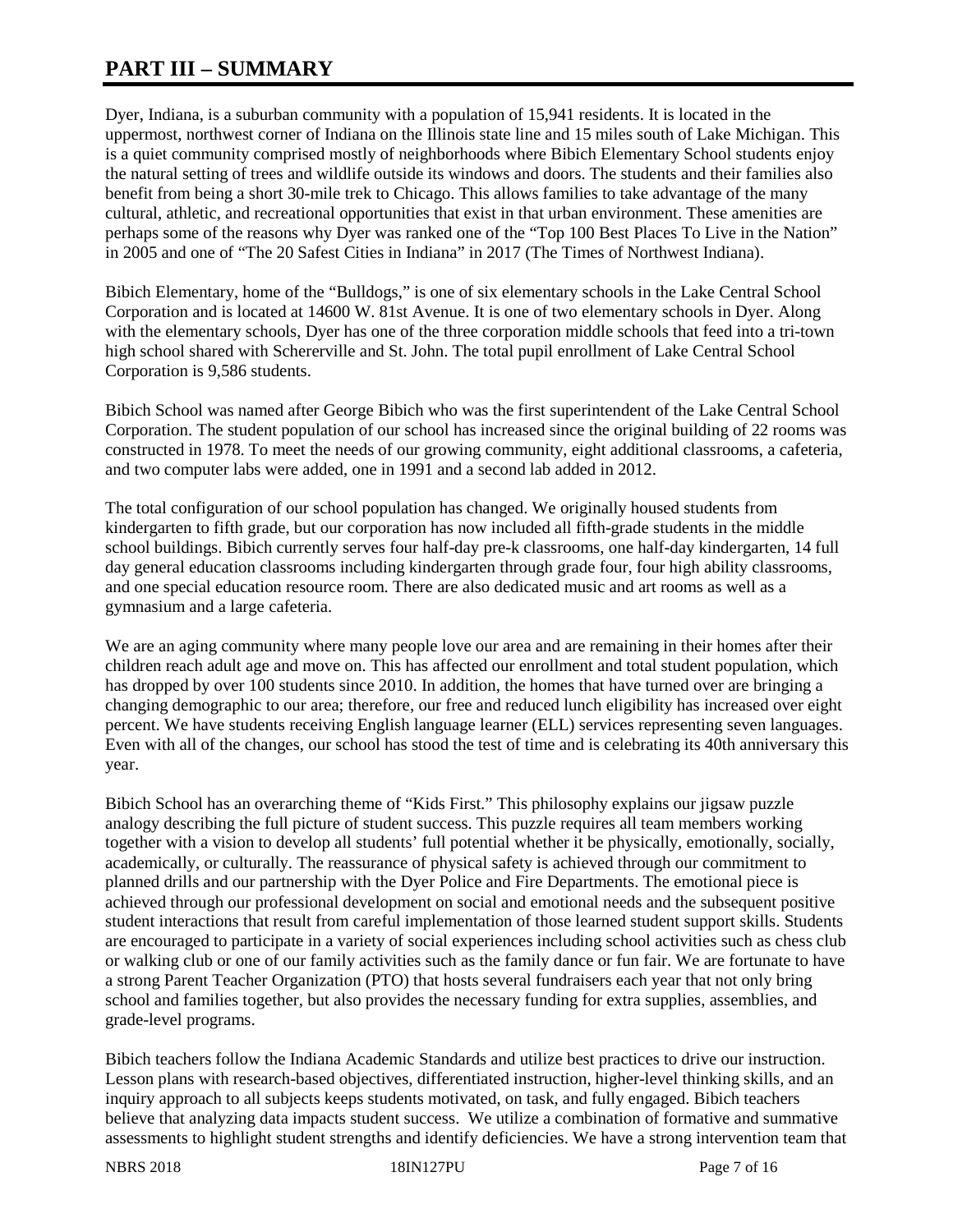collaborates to make data-driven decisions which help produce positive student outcomes.

Our faculty and staff support each other by collaborating on educational endeavors and celebrating personal achievements. This linking of our puzzle pieces is encouraged by our principal who maintains an open-door policy where the staff feels comfortable to seek advice, share experiences, or gain moral support. This overwhelming cooperative atmosphere empowers teachers to constantly self-reflect to ensure that pieces are not lost or moved and that the puzzle remains intact.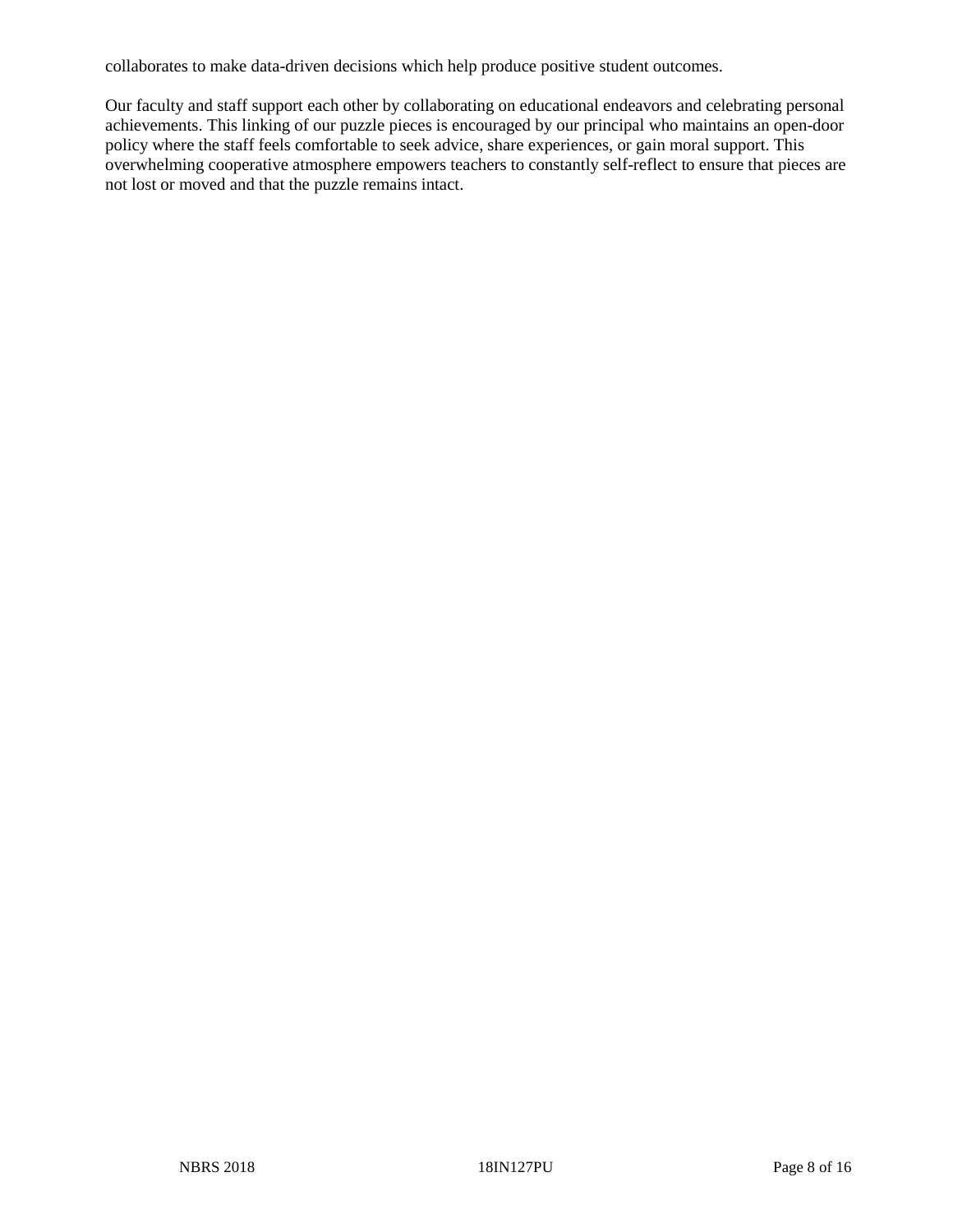# **1. Core Curriculum:**

Bibich teachers use Lake Central School Corporation designed curriculum units addressing the Indiana Academic Standards. Content area committees exist for each subject and grade level including teachers from all schools.

Bibich utilizes a totally integrated literacy program which incorporates reading, phonics, vocabulary, writing, grammar, and analytical skills within two 60-minute blocks. Standards for individual subtopics are deliberately interspersed throughout these blocks, so students understand the concepts are interconnected and dependent upon each other. Teachers use grade level and differentiated complex texts to support the continuum of skills necessary to be successful throughout all subject areas. Grade levels have constructed thematic literacy and Lucy Calkins' writing units that tie in reading skills with pertinent science and social studies topics; therefore, informational text is incorporated into the reading block. Students experience Response to Instruction (RTI) flexible grouping based on daily assessment data and subsequent groups.

Our math program is inquiry-based and relies on inferential skills with an emphasis on multiple solutions that need to be proven using all modes of learning. Students need to not only be able to produce an answer, but also to show their metacognition both verbally and visually in a math congress. Our 60-minute math block ranges from number talks, understanding patterns and games, to real world problem-solution tasks which address the growing math student. We believe that math should be "caught not taught" starting in kindergarten. This idea is fostered throughout the curriculum sequence. Our whole math approach revolves around students understanding concepts rather than only one method of success.

As we transition from the previous Indiana State Standards to the new Indiana Academic Standards for Science 2016, students are exposed to hands-on, real-world science investigations. This begins with the Scientific Method which stretches into every science unit. Each classroom transforms into their own science lab where experiments are performed using a comprehensive materials kit that is provided to each classroom. These meaningful Science, Technology, Engineering, and Mathematics (STEM) activities not only introduce students to new academic experiences, but also foster a collaborative spirit that results in new solution-based products that bring our students to the next level of being producers and not just consumers of knowledge.

Our social studies curriculum begins with the end in mind by making sure that our students understand the importance of being productive and informed citizens. Through the materials and units of study, our students understand where they fit in society today and who paved the way to get them there. Teachers employ various Creating Independence through Student-owned Strategies (CRISS) lessons into the curriculum to access all modes of learning. Research projects, current events, cultural celebrations, partnerships with community leaders, and presentations to both parents and other classrooms are the backbone to understanding that our world has always been and will continue to be a work in progress. Through these projects, we encourage acceptance, diversity, and a willingness to be open-minded.

Special populations, including high ability and special education students, have their own curriculum that matches the needs of the individual student. Pacing, level of difficulty, and the specific social needs of each group is addressed. High ability classes or clusters exist in grades one through four and are instructed by high ability licensed teachers. These students are identified based on the Cognitive Abilities Test (CogAT) and the Iowa Assessment.

Our special education program focuses on individual foundational skills with a strong emphasis in supporting the students in their general education classrooms. Likewise, our English language learners are assessed through the WIDA ACCESS for ELLs and supported based on those results. Our special education early childhood teachers implement a readiness curriculum that follows the Early Foundations of Learning Indiana Standards. All pre-readiness skills for kindergarten are encompassed within this curriculum. Students are assessed using the Indiana Standards Tool for Alternate Recording of Kindergarten Readiness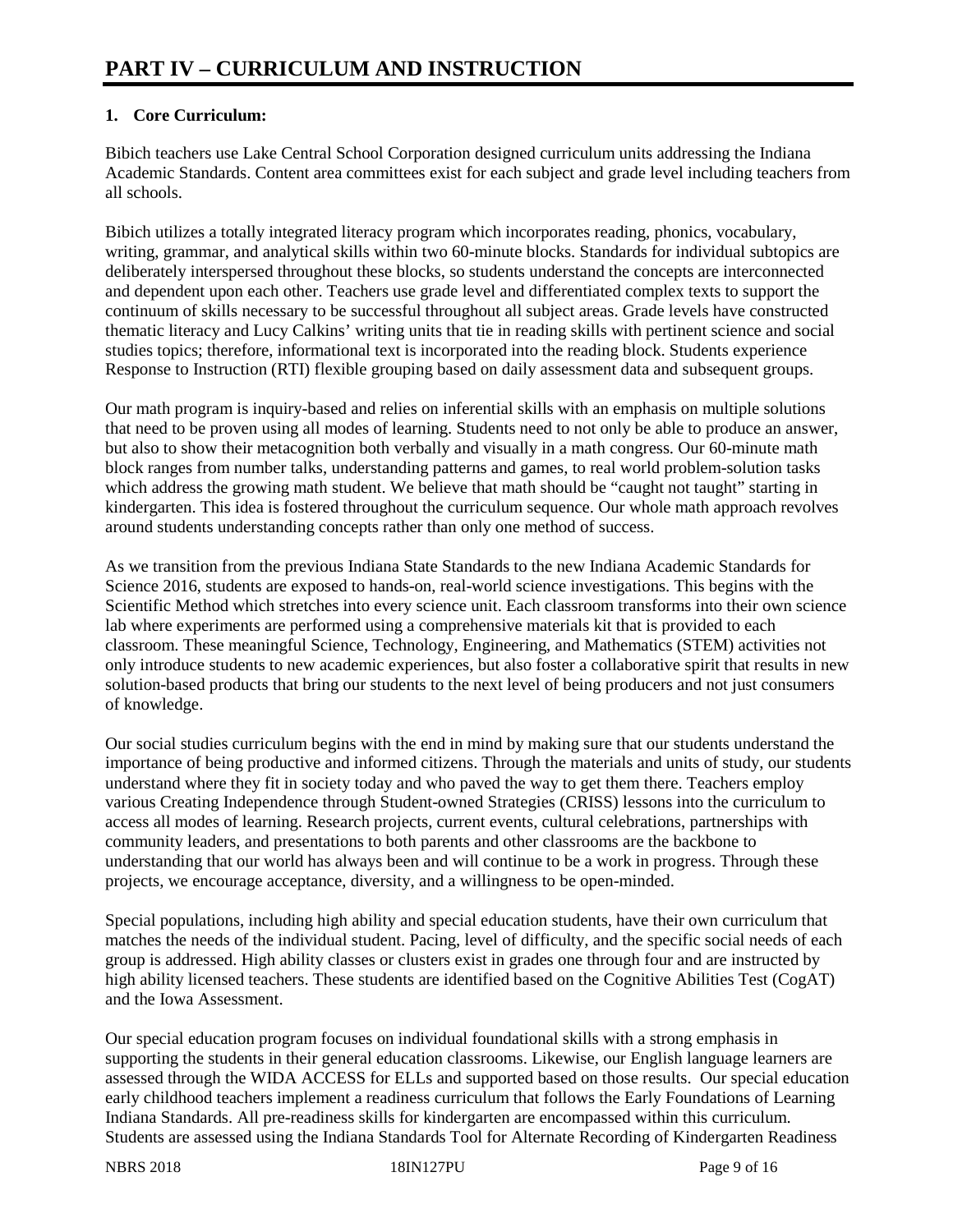(ISTAR-KR). This report provides updated information on pre-readiness skills for entering kindergarten. Students are immersed in language to develop their vocabulary and communication skills. Fine motor and gross motor skills are also integrated into the program. Speech services, language services, and related services (occupational and physical therapy) are delivered into the classrooms.

## **2. Other Curriculum Areas:**

Bibich believes in educating the whole child by offering various methods of learning within other curricular areas. Other curriculum areas, including art, physical education (PE), music, technology, and library, provide students with opportunities to develop into well-rounded students. Each special area content class meets for 45 minutes once a week for all students in full-day kindergarten through fourth grade. Students in half-day kindergarten receive 30 minutes of library and technology.

Art classes employ a school-wide, skill-based curriculum focusing on developing fine motor skills and visual composition. Students use these skills to create various art installations to bring awareness to different organizations and events throughout the year. For example, students and staff collaborate through visual art to bring acknowledgement to Anti-Bullying Month and Disability Awareness Month. All grade levels work together to decorate for community events, including the annual Special Persons' Night, student art fair, visiting authors, and One School One Book. Creating interactive art installations gives our students a chance to develop and demonstrate critical skills while connecting with the community.

PE offers students a chance to work at their personal best in a skill-based curriculum environment while participating in team games and cooperative groups. During PE, students are encouraged to set individual goals that promote lifelong fitness. Students explore a variety of fitness activities, such as Jump Rope for Heart, Hoops for Heart, Field Day, and Walking Club. In addition to the classroom health curriculum, Friday Fitness Facts promote the idea that good health is universal.

In music class, students acquire essential skills by singing, dancing, moving, and playing. Through these activities, musicality is developed with the belief that all children are "tuneful, beatful, and artful." These concepts are found in Dr. John Feierabend's works "First Steps in Music" and "Conversational Solfege." The skills taught are developmentally sequenced for musical independence using techniques that are not only research-based, but also foster a sense of community, cooperation, and belonging. In a rich musical environment, students experience the hushed wonder of quality folk songs and music literature. Skills learned in music class have family connections with take-home "ask me" sheets and folk dancing at Special Persons' Night. Fourth graders enjoy extra musical opportunities through choir and folk dancing. The annual Fourth Grade Showcase brings families and friends together to enjoy students' dancing, singing, sharing, and performing alongside one another.

Students are immersed in technology throughout the entire school. All students participate in a weekly computer technology class that exposes them to the National Educational Technology Standards (NETS). These are used for evaluating the skills and knowledge students need to learn effectively and live productively in an increasingly global and digital world. Students practice the use of technology and have the opportunity to foster these technology application skills, keyboarding skills, digital citizenship concepts, and computer science skills. Students practice their coding skills by completing lessons on Code.org which includes participation in the Hour of Code. Students take an active part in a Computer Science Day, incorporating various elements of computer science, such as binary coding, programming, and algorithms. Technology directly supports classroom initiatives with software programs such as Dreambox, Reading Eggs, Touch Typing, and Raz-Kids. The skills learned in the computer lab connect directly to the classroom with the use of Chromebooks and iPads for direct instruction and class activities.

Exposure to books is just the beginning of a visit to the Bibich library. Bibich was a driving force in a district-wide initiative to align library curriculum to Indiana Academic Standards. Weekly library visits incorporate skills to support classroom learning and Science, Technology, Engineering, Arts, and Mathematics (STEAM) centers. We host best-selling children's authors as part of our visiting authors initiative, promote reading success through Accelerated Reader (AR), and hold two book fairs every year. Other curriculum programs offered to Bibich students include Chess Club for students in grades one through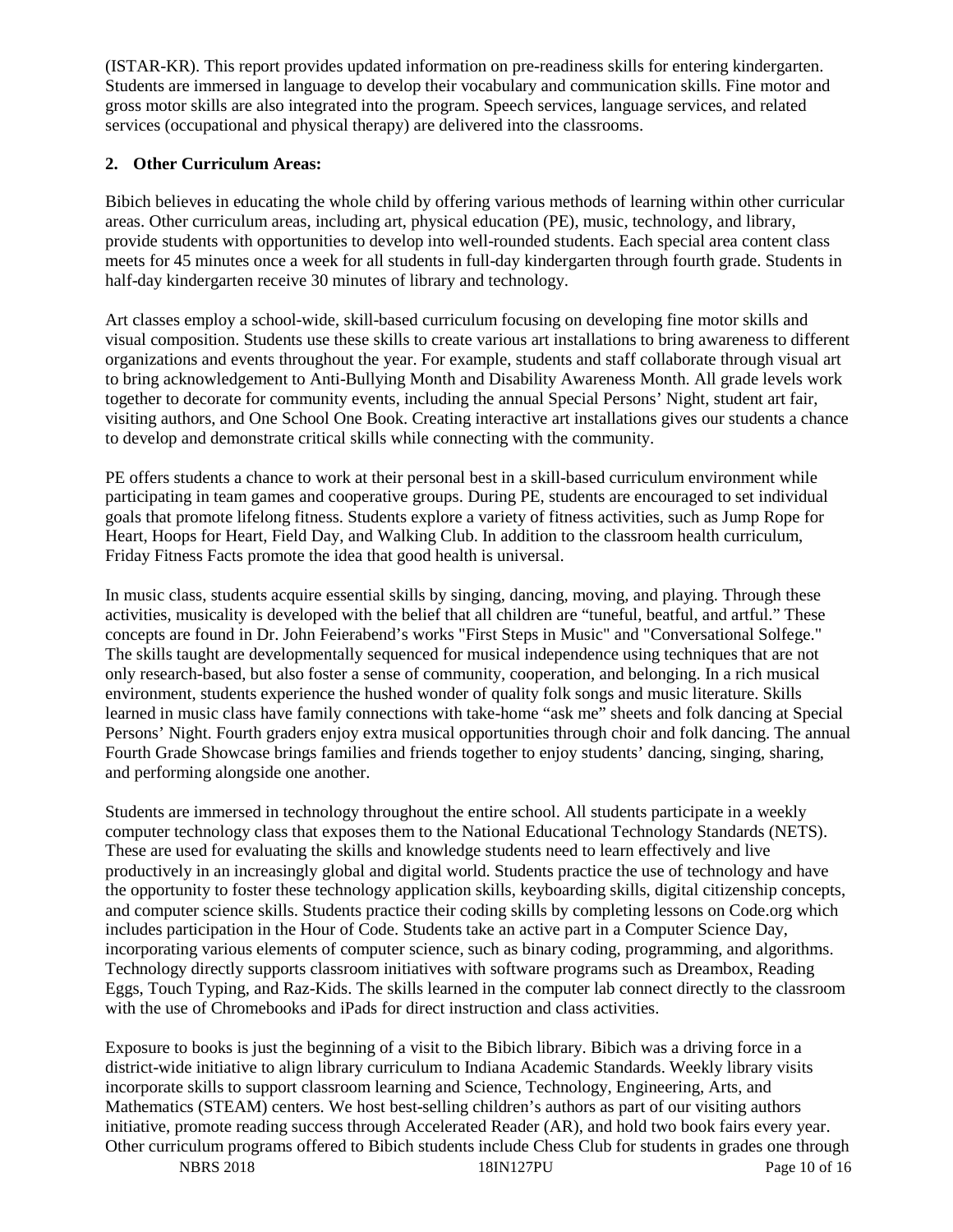four, Student Council for third and fourth grade, Talent Show for students in kindergarten through fourth grade, Spell Bowl, and Robotics Club.

#### **3. Instructional Methods, Interventions, and Assessments:**

Bibich teachers follow the Indiana Academic Standards to drive instruction. Teachers use the school corporation pacing calendar for all subject areas that were developed by the district elementary teachers including grade-level representatives from Bibich. Lesson plans with research-based objectives are clearly stated and include differentiated instruction, higher-level thinking skills, and clear measurable assessments. Our belief is that students should be active learners. We use an inquiry approach to all subjects where students are actively engaged. When you walk through the halls of our school, you will not see students involved in continuous direct instruction, but instead involved in project-based learning or cooperative learning groups. In these situations, the teacher acts as a facilitator instead of the leader of the lesson allowing students to take ownership.

Teachers use technology to address the various needs and levels of students, including remediation, enrichment, and enhancement of skills and concepts. We are fortunate to have over 500 technology devices available to our student population of approximately 450 students. There are several websites and programs designed for skill remediation and enrichment which teachers utilize regularly. Differentiation opportunities, depending on the skill, are utilized through technology as one student may be remediating while their neighbor is simultaneously working on enrichment. Canvas is a learning management system that teachers can use to give assignments, send students to specific websites, and administer assessments. District technology trainers visit classrooms to integrate technology into lessons, support teachers through coteaching, and assist in student project presentations.

Bibich teachers firmly believe that analyzing data impacts student success. Teachers utilize formative and summative assessments to gather data. Formative assessments include: standards checklists, exit tickets, pretests, and quizzes. Summative assessments include: benchmark tests, Curriculum Embedded Performance Assessments (CEPA), Pivot, Text Reading Comprehension (TRC), unit reading, language arts, math, and content area tests. Teachers, principal, dean of students, school psychologists, interventionists, and school service provider (SSP) meet and analyze the data to determine if students need additional interventions. We have daily differentiated RTI groups where paraprofessionals provide support in every classroom depending on the needs of the children. Every child is included and receives support at their instructional level. These groups are data driven and change continuously depending on the mastery of the skill at hand. There are two levels of next step intervention. The Student Assistance Team (STAT) is a professional collaboration of teachers to suggest tier one methodologies to be implemented in the general education classroom. The Intervention Assistance Team (IAT) process is similar but involves parents, and sometimes the student, to determine if tier two interventions and a goal plan are needed. This can include individualized reading or math interventions, social or behavioral plans, and parent/home involvement. Student input is considered and encouraged so that personal ownership for success is validated. Students who do not make appropriate progress based on the IAT team's recommendation are referred for special education testing.

Indiana Reading Evaluation and Determination (IREAD) is administered to grade three. This is a statewide high-stakes test which is an initial determiner for promotion to grade four. If a child does not pass IREAD, they are immediately referred to the IAT process. Bibich annually administers Indiana Statewide Testing for Educational Progress (ISTEP) which is the state standardized assessment in grades three and four. We analyze the data to look at the subgroups to make sure no groups are performing below the school average. Teachers utilize the data from these tests to adjust materials and pace of instruction for the following years to ensure high levels of annual achievement.

Bibich provides several opportunities for educational enhancement and support. We provide before school support for 30 minutes twice a week for students in need of extra instruction or enrichment on any given concept. We recognize the importance of smaller student to adult ratio by having all available staff members assist daily during core instruction. Our reading specialist meets daily for 30 minutes with small groups of students to provide targeted instruction using Leveled Literacy Intervention (LLI), Wilson Phonics, and individualized interventions. Dreambox and AR goals are closely monitored and personalized to the level of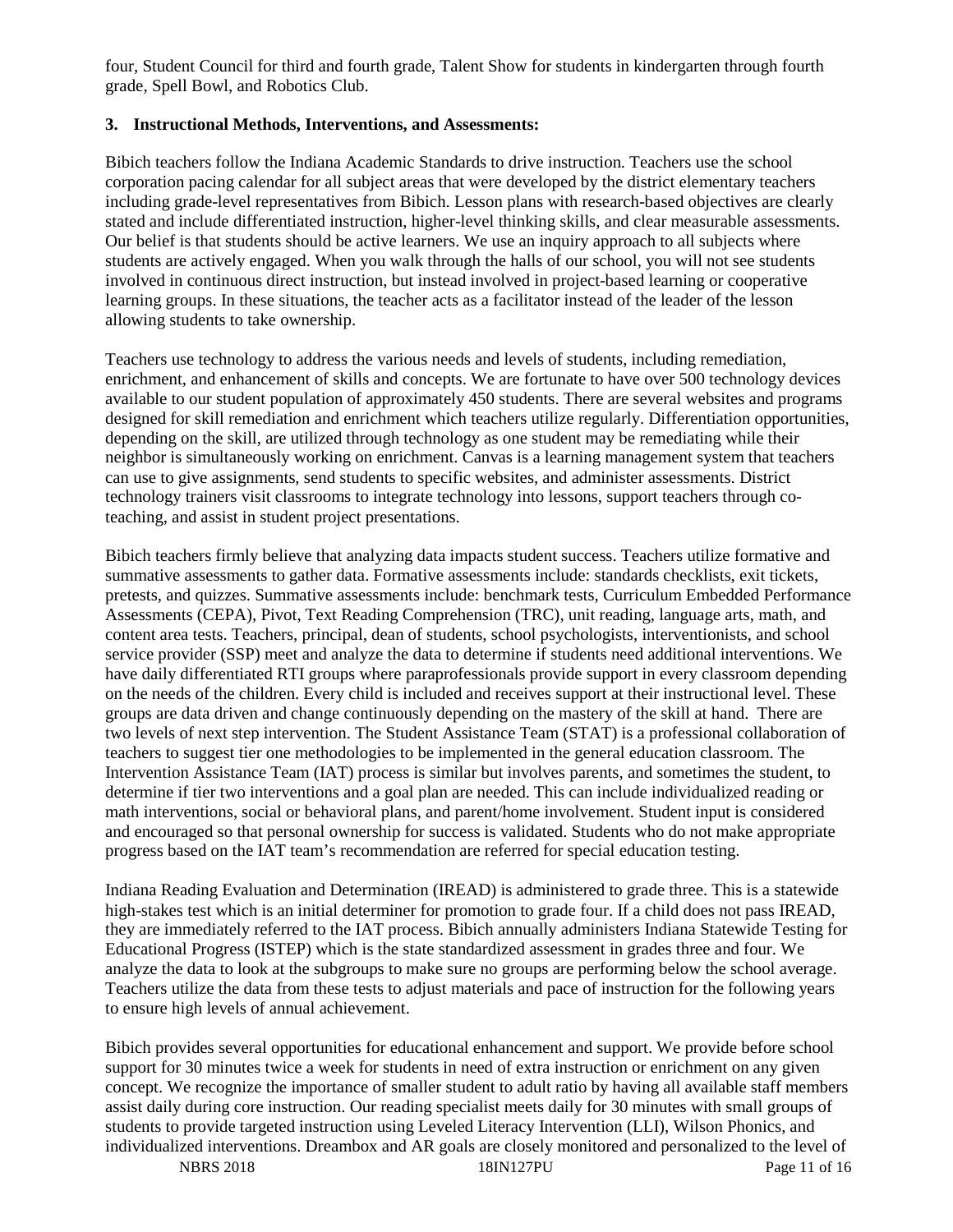the individual learner. Our high levels of achievement are a direct result of our rigorous expectations for student success.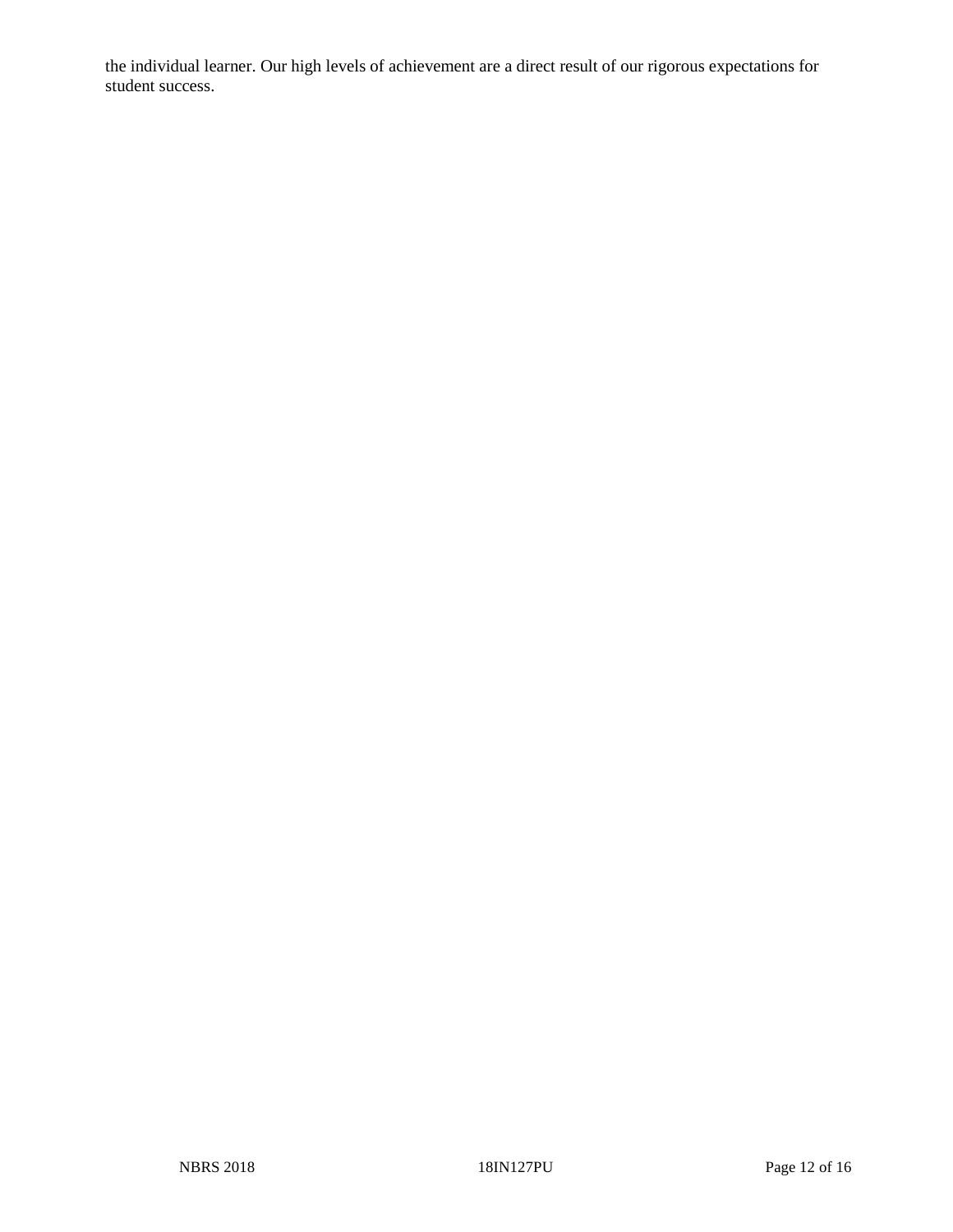## **1. School Climate/Culture:**

Our school focuses on instilling a long-term effect on each student's social and emotional growth. This positively affects our overall school culture and leads to an academically successful environment.

We begin each day by greeting our students by name with a welcoming smile as they exit the bus. Our principal leads a daily character development program, which includes a Random Acts of Kindness component where students are entered into a weekly drawing. She reads a daily words of wisdom piece which ends with "Make it a great day, or not, the choice is yours." This sets the tone for a positive start combined with a sense of personal ownership for each student's mindset.

Every Tuesday we begin our day with the Bibich Bully Pledge. This works in tandem with our Buddy Bench on the playground where students can go to build peer relationships or gain peer support when needed. This promotes the tolerance and acceptance of others. This idea is also embraced through schoolwide celebrations of differences such as Disability Awareness Week and heritage presentations.

The entire Bibich staff inspires our students to have a passion for success by offering motivational and confidence-building programs with attainable goals. These programs acknowledge effort, achievement, kindness, positive behavior, leadership, growth mindset, and tenacity. Whole class and individual success is acknowledged through the use of sticker charts, classroom wall charts, online behavior tools, and positive notes/emails/phone calls.

Our SSP addresses social skills, self-regulation, and coping strategies through the Superhero Social Skills Program. She presents social and emotional learning groups dealing with anti-bullying and growth mindset and facilitates a Changing Families program for students experiencing parental separation or divorce. These programs are in addition to her daily provided services which are recommended by either the school psychologist, teachers, or parents.

The faculty and staff of Bibich are a cooperative group who support each other professionally, emotionally, and socially. We are a congenial staff who collaborate on educational endeavors as well as personal achievements. We have a social committee that supports staff members who experience loss, health issues, and hardships. We host celebrations for impending nuptials, births, retirements, or teacher acknowledgements. During the school year, we have a Sunshine Committee that arranges themed lunches surrounding holidays. In addition, our principal and dean provide a holiday luncheon, remember each person's birthday, and recognize personal achievements during staff meetings and in weekly staff newsletters.

#### **2. Engaging Families and Community:**

Engaging families and community is an overarching theme of our school environment. We begin each school year with new student orientation. We hold grade level "Back to School" nights where teachers, the principal, and the PTO introduce their programs, policies, and curriculum to their parents. Skyward, the online grade and reporting system, allows parents to have access to attendance and grades. These grades are uploaded on a weekly basis so parents are immediately informed. This is in addition to parent phone calls, targeted emails, or individualized conferences. Student successes are announced to the entire school and highlighted in the weekly newsletter. Canvas is another online tool where teachers provide announcements, schedules, and individual assignments. In addition, the principal sends a weekly school-wide newsletter along with School Messenger alerts.

Connecting family to school is the key element for student success. Our Student Spotlight Night and Special Persons' Night offer a chance for students to display their work to extended family while enjoying local entertainment. Math Night serves as a fun, yet informative, evening to assist and engage parents in understanding current math instructional methods. Our PTO hosts a family dance, family movie night, fun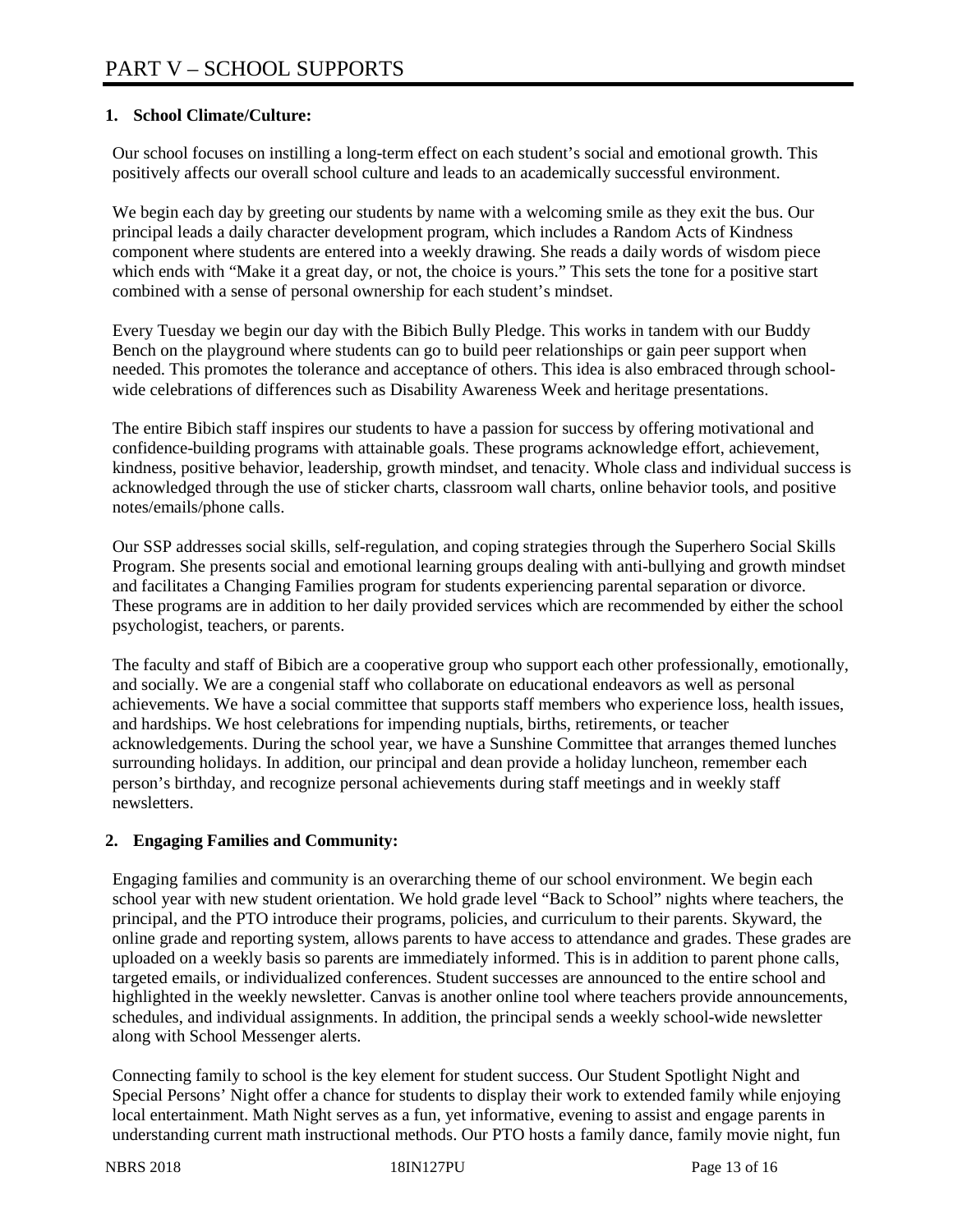fair, walk-a-thon, and family restaurant night fundraisers. In addition, various grade levels have special events, such as holiday programs, student presentations about the history of Dyer done in conjunction with the Dyer Historical Society, and a fourth grade "wax" museum of famous Indiana historians.

Bibich Student Council participates in our annual Veterans Day Program by coordinating a drive to assemble care packages for local veterans and hosting our honored guests. Local veterans, parents, school board members, Boy Scouts, Bibich choir, and middle school band all come together in a school wide appreciation. In addition, we collect and donate to Bibich families in need, Riley Hospital, the St. Jude Foundation, and the American Heart Association.

Our community supports us in a variety of ways. Several local churches provide school supplies and financial support to our school as well as the Kids Hope USA student mentoring program. Our police department maintains a daily presence at our building during arrival and dismissal. Our local emergency responders maintain a close relationship with the school to review carefully planned safety strategies. Members of our staff reciprocate by attending and volunteering at the National Night Out for Crime and the Dyer Corn Roast hosted by our Dyer Chamber of Commerce.

#### **3. Professional Development:**

The district places an importance on professional development by designating 15 days each year to be used for both district-wide and school-based needs. The goal of our professional development is aligned with our "Kids First" mentality which is to enhance student academic and emotional well-being. Current, evidencebased practices and motivating techniques are provided for all administrators, teachers, and support staff for a well-rounded faculty. These practices have recently included promoting a growth mindset, disabilities awareness, and changing families. As our students' needs change, both teachers and administrators adapt by seeking out and requesting specific training to meet their individual needs. These requests are met with support and financial assistance from the administration. Upon return from their workshops, staff members share their experiences both at staff meetings and with their grade-level teams. This sharing component promotes cross-curricular dialogue to benefit instruction in all grade levels. Bibich is fortunate to be able to use both district funding and PTO restaurant night funds to absorb professional development fees.

District administrators require yearly online Global Compliance Network (GCN) tutorials to educate staff on topics, such as autism, blood borne pathogens, bullying, and professionalism. The district also provides additional training to support newly adopted curriculum materials. Recent examples would include Lucy Calkins Writing, Fosnot Math, and Pearson Investigations.

Staff meetings cover a diverse range of topics which have included differentiation, English language learners, and whole-brain teaching. Our district school resource officer along with local law enforcement periodically attend staff meetings to address safety and to keep Bibich informed of the most current practices. District math coaches and technology trainers come into classrooms to co-teach standards based activities. They also provide staff with monthly resource newsletters.

Every area of the curriculum is very important to the total education of our children, which is why our specials teachers also regularly benefit from conferences. Our music teacher attends the yearly Indiana Music Educators Association Conference, and our physical education teacher attends the conference for the Indiana Society for Health and Physical Educators (INSHAPE). Teachers also attend conferences at the local, state, and national levels to receive the most current best practices being delivered. Smekens Education, The Indiana Association for the Gifted (IAG) High Ability Conference, and Trauma Sensitive Classrooms are just a few of the conferences that have been attended by our staff. Many members of our staff are members of the Northwest Indiana Reading Council, which hosts multiple literacy workshops.

## **4. School Leadership:**

Our principal's leadership philosophy is illustrated best through the use of the phrase "Kids First." This philosophy is woven through every aspect of the school structure and is mirrored by our dean of students. The principal realizes that every child needs to feel safe before he or she can begin to learn. Therefore, her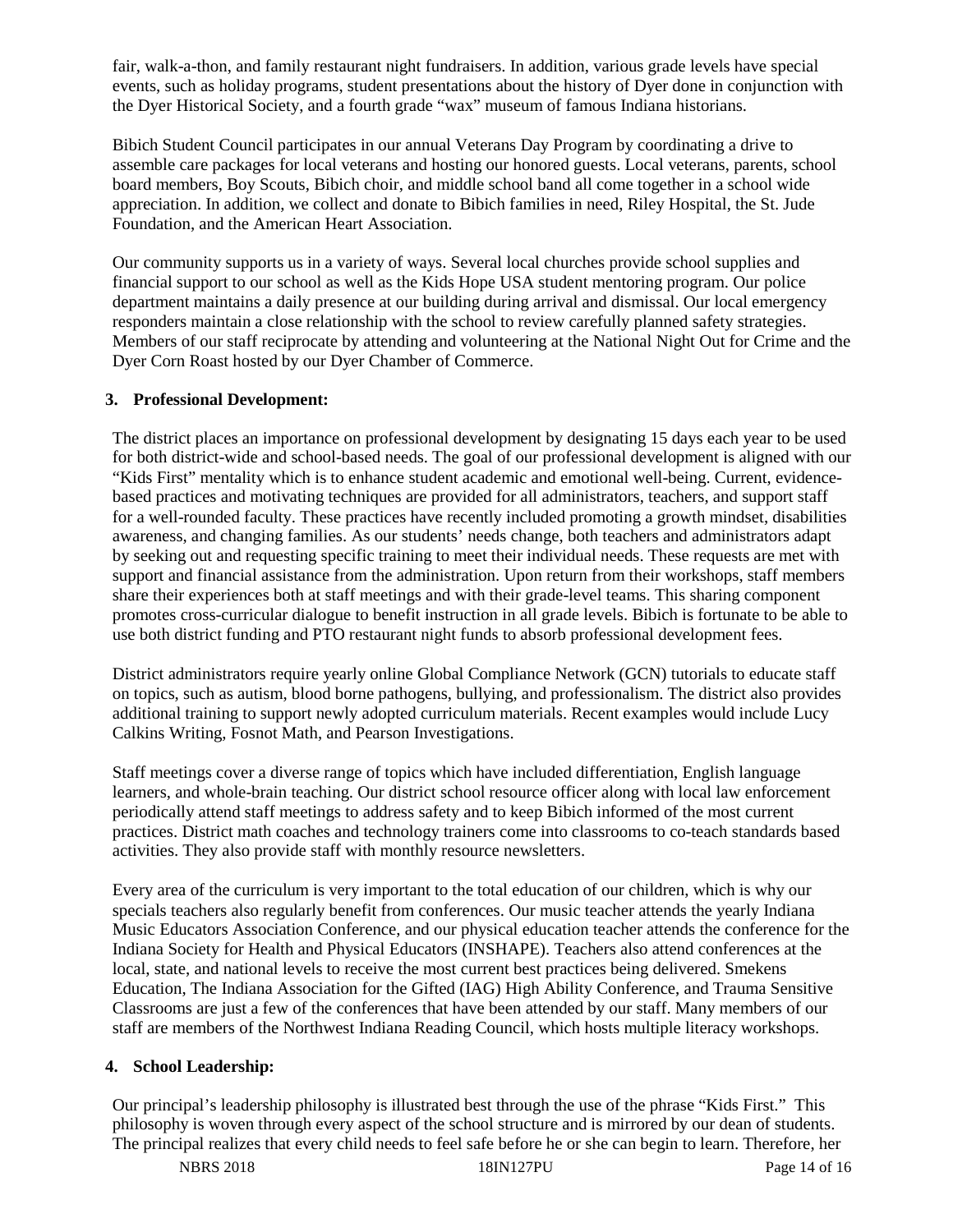commitment to safety is at the forefront of every decision. Through carefully planned drills, visible safety folders in each classroom, and her strong partnership with our police and fire departments, our students have a sense of security in their school environment. Emotional safety is an equally important component to her leadership philosophy. She attends seminars along with her staff that address the social and emotional needs of elementary students. The information guides her staff in managing their students' emotional needs. Her dedication to emotional well-being is also evident in her staff relationships. She empowers teachers to manage their classrooms with their own teaching styles while providing an ongoing and collaborative relationship. Our principal and dean of students maintain an open-door policy where the staff feels comfortable to seek advice, share an experience, or gain moral support.

Teachers volunteer for impactful leadership positions at both the building and district levels to ensure a voice in the decisions being made for their students. Bibich teachers are visible on district committees like the safety committee and wellness committee. At our building, grade levels lead their own team meetings and communicate weekly with our principal. Providing leadership roles for our students is an extension of the teacher leadership at Bibich. With our strong focus on inquiry learning, lessons are often student led. Students, with support from their teacher, collaborate in small groups and discussions which build concept development. Our student council takes an active role in several community projects. Teachers recommend and assist student leaders as they help with dismissal procedures, run the morning bookstore, raise and lower our flag, help with younger students at chess club, and lead our morning announcements. The teachers feel that these are important life skills that build the responsibility, character, and confidence students need to succeed.

Our PTO supports Bibich by leading several fundraising campaigns that allow for additional classroom resources and programming. This programming enhances our curriculum and student achievement by introducing them to authors, musicians, scientists, and cultural experiences. The experiences gained from these programs play an important role in student achievement.